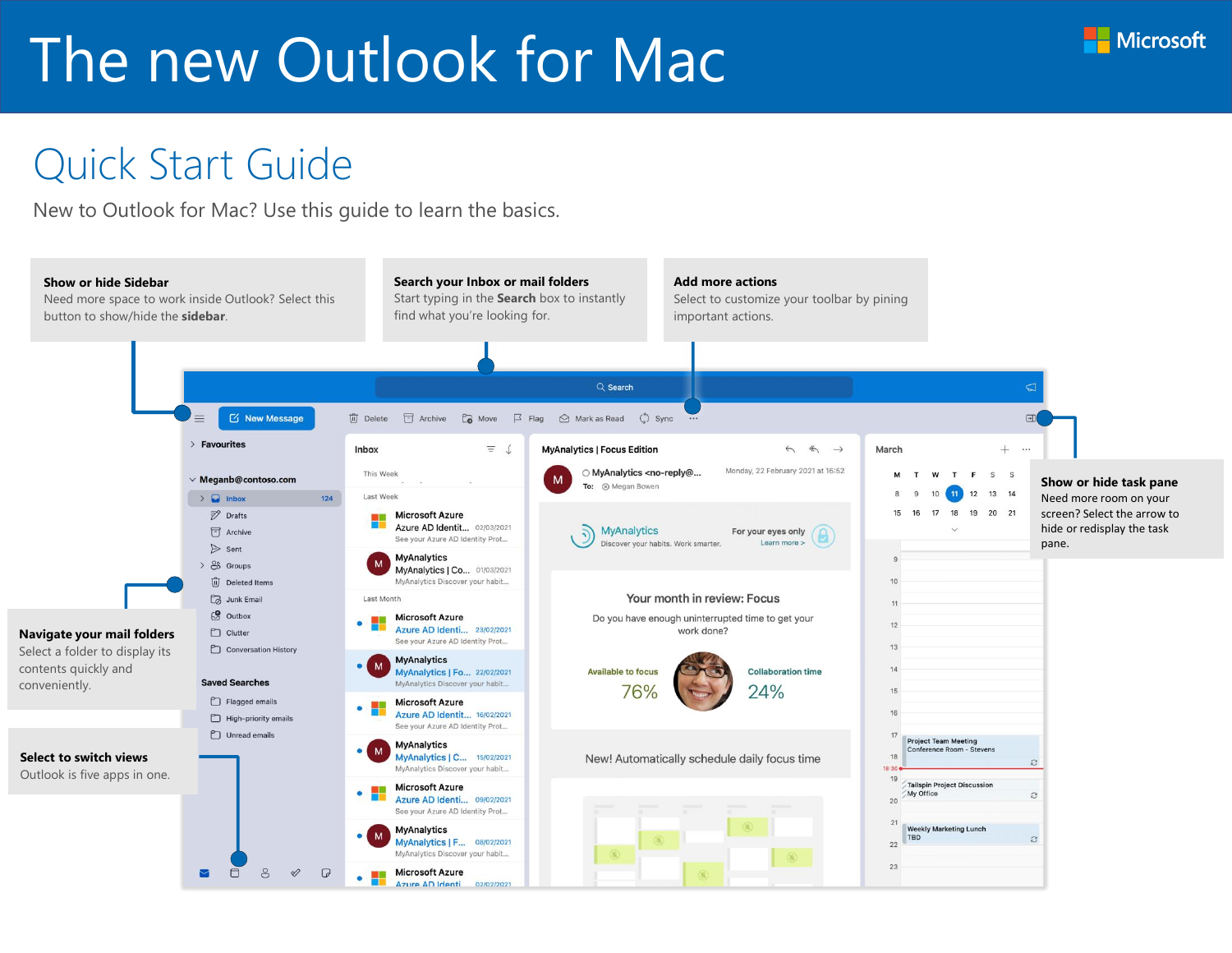### Set up your account

You can use Outlook as soon as you enter your account info. On the ribbon, select the **Tools** tab, and then select **Accounts**. Sign in with your preferred email address, or use the account information provided by your organization or school.



#### Create new items

In **Mail** view, on the **Home** tab, select **New Message** to compose a new email message, or select **File** > **New** and choose the type of item you want to create.



### My Day with rules

View your upcoming events by selecting a specific day on the calendar which will show them below. Set your preferences (...) to select specific calendars to show.

| <b>New Outlook</b><br>. .<br>ಽ |       |    |                     |                |          |                |   |  |
|--------------------------------|-------|----|---------------------|----------------|----------|----------------|---|--|
|                                |       |    |                     |                |          |                | 団 |  |
| April                          | Today |    |                     |                |          |                |   |  |
| М                              | т     | W  | т                   | F              | S        | S              |   |  |
| 29                             | 30    | 31 | Apr<br>$\mathbf{1}$ | $\overline{2}$ | 3        | 4              |   |  |
| 5                              | 6     | 7  | 8                   | 9              | 10       | 11             |   |  |
| 12                             | 13    | 14 | 15                  | 16             | 17       | 18             |   |  |
| 19                             | 20    | 21 | 22                  | 23             | 24       | 25             |   |  |
| 26                             | 27    | 28 | 29                  | 30             | May<br>1 | $\overline{2}$ |   |  |
|                                |       |    | ᄉ                   |                |          |                |   |  |
|                                |       |    |                     |                |          |                |   |  |
| 9                              |       |    |                     |                |          |                |   |  |
| 10                             |       |    |                     |                |          |                |   |  |

#### Switch between views

There's much more to Outlook than email. At the bottom of the app window, you can easily switch between the **Mail**, **Calendar**, **People**, **Tasks**, and **Notes** views to manage all aspects of your busy life.

Commands on the ribbon switch to match the view you've selected, as will the information shown on the Outlook status bar at the bottom of the app window.

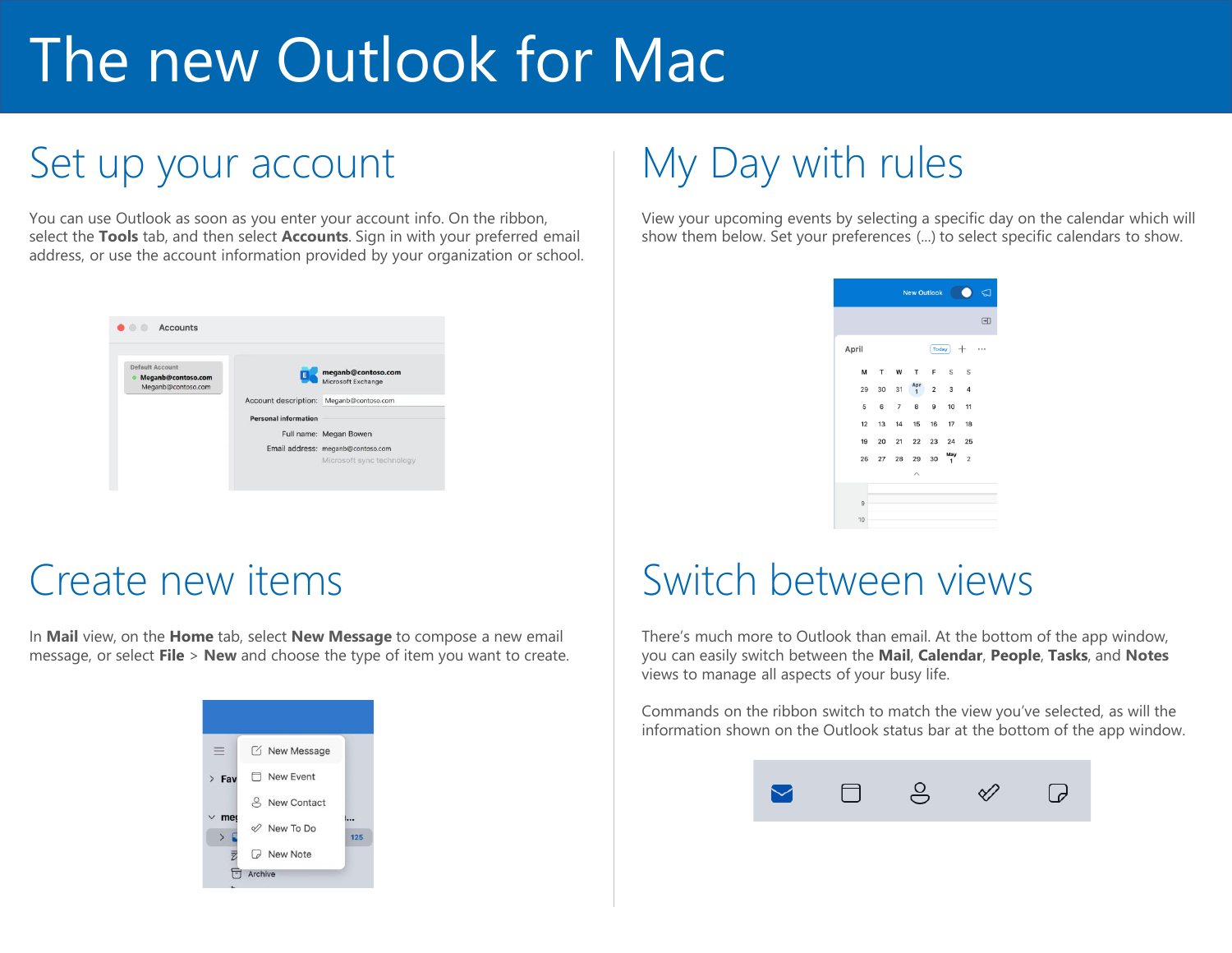### There's more to Outlook than email

Switch to Calendar view to manage all aspects of your busy life.